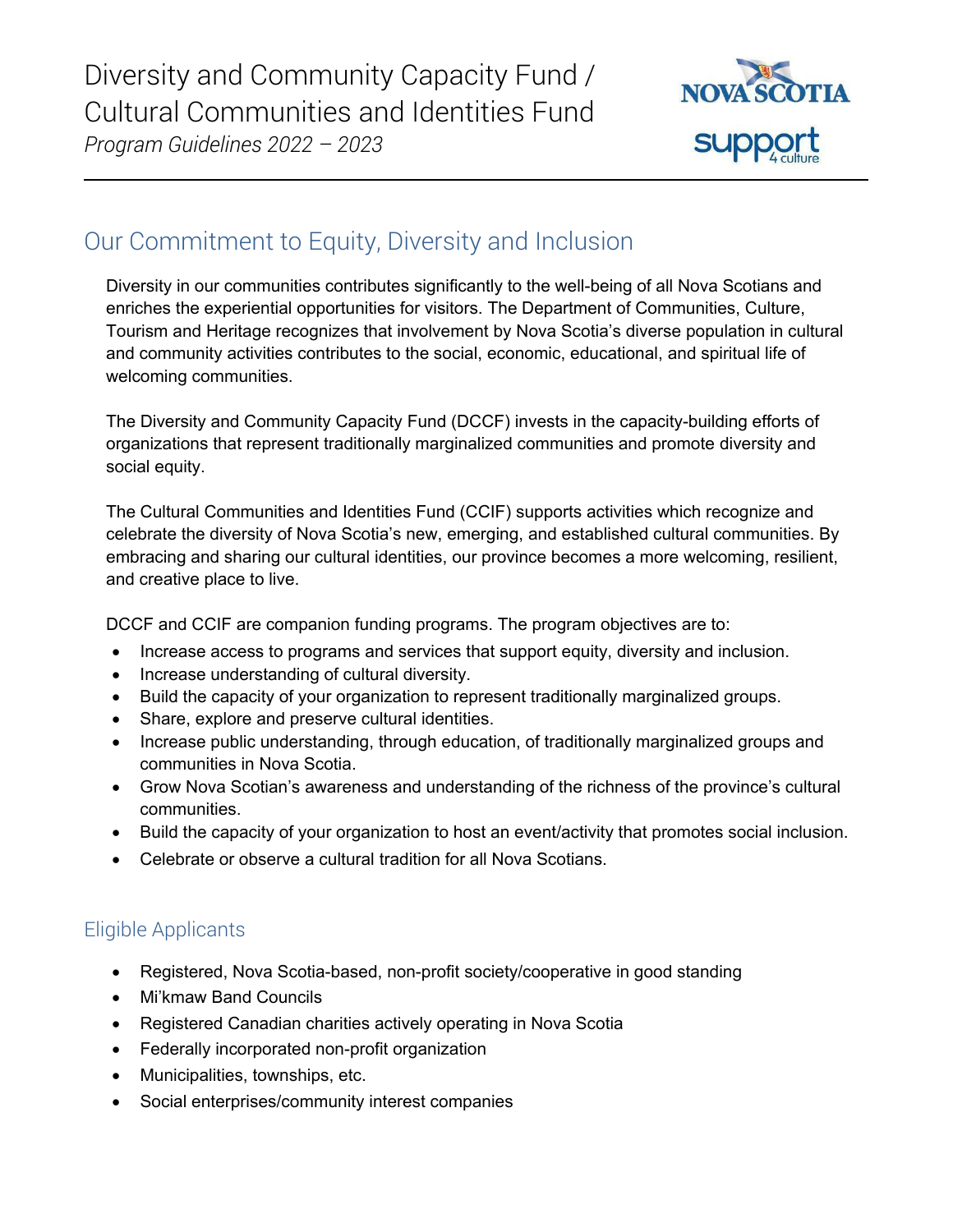### Ineligible Activities

- Fundraising events or activities
- Operating expenses, e.g., salaries, heat, rent, etc.
- Major building development or major equipment purchases
- Projects in which the main objective is employment
- Applications from individuals
- Costs and expenses incurred prior to the deadline date are ineligible.
- Research, studies, focus groups or public meetings. The DCCF/CCI grants are intended to support action-oriented activities that will guide future action in diversity and social equity.

### Funding

- Funding is available for up to \$10,000. Larger requests may be considered where
- Funding requests cannot exceed more than 75% of eligible costs.
- Combined public sector contributions cannot exceed 90%.
- Applicants must contribute a **minimum of 25%** towards eligible project costs. This includes a *minimum of 10% cash* from the project applicant. In-kind support can be used only when there is a demonstrated value of the service that relates directly to the expenses of the project (please see FAQs for definition of in-kind and a sample budget on page 5).

Once funding has been provided, no substantial changes can be made to the project without the written consent of the Program Officer. Funds are to be returned if not completely used for the project.

### Application Procedure

- Applicants are strongly encouraged to speak with the Program Officer to discuss their proposed activity well in advance of the deadline and before applying.
- All projects must have defined start and end dates.
- Relevant support materials such as photos and support letters are encouraged.
- Application submissions must include completed cover and budget pages with project details given on separate pages as detailed in the application.
- Completed application forms must be signed and dated. Applications can be submitted by email (preferred), delivered by hand, courier, or sent by regular post.

### Application Deadlines and Activity Start/End Dates

• Applications are accepted and reviewed three times each year.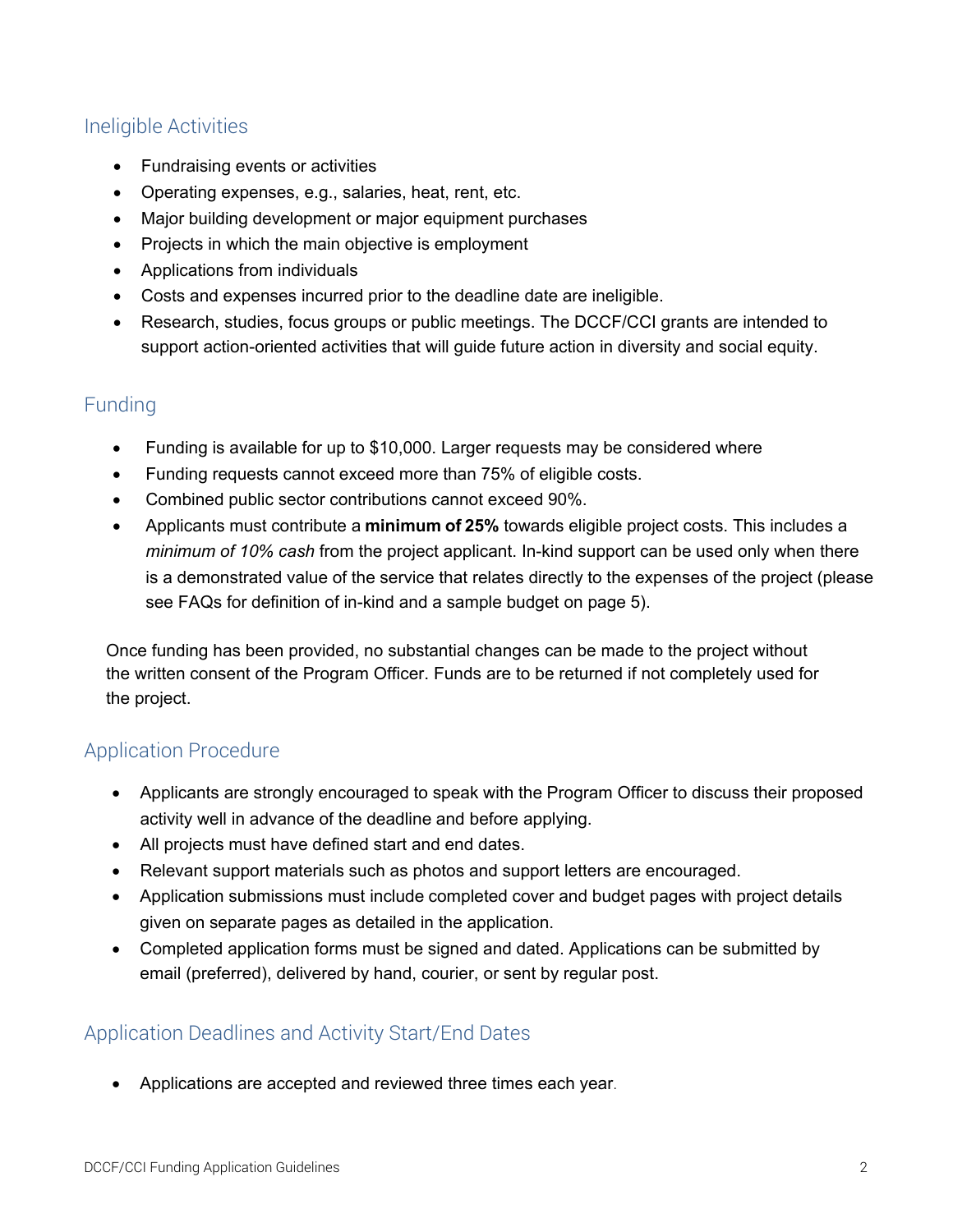- Applications must be received no later than **11:59 p.m. on the deadline date.** Applications postmarked on the deadline date are acceptable.
- Costs incurred prior to the deadline date are ineligible.

## Applications and Evaluation

Applications should:

- Clearly explain how the proposed activity supports one or more of the program themes.
- Demonstrate clear, realistic, and achievable project goals and deliverables.
- Include a complete and balanced budget that is realistic for the project's expected results and financial support from other sources is identified;
- Identify the lasting impacts that will result from the project, i.e., what will be learned by the end of the project, etc.
- Explain who will participate and benefit from the project.
- Demonstrate how the work will be evaluated or measured.
- Where applicable, highlight collaborations and clearly describe the role of collaborators.
- DCCF and CCIF are companion programs. All applications will be assessed based on the project's alignment with both program objectives as outlined above and in the application document.

### Conditions of Funding

Approved applicants will receive a letter outlining the terms and conditions of funding which include:

- Payment is made in the name of the organization or group shown as the applicant on the application form. Payments cannot be made to individuals.
- Payment will be made at 100% of amount recommended funding.
- Funds must be used for the activity as described in the application.
- The department must be notified **in advance** of any changes in the activity, including start and end dates, location, or any other significant changes.
- If the project is not undertaken after payment of the grant, the recipient must return the funds to the department.
- If the project generates a surplus of revenues over expenses, recipients may be required to return the surplus funds to the department.
- **Organizations which receive funding must submit a final report within 30 days of the project's end date**. If the final report becomes overdue, no funds can be released for any subsequent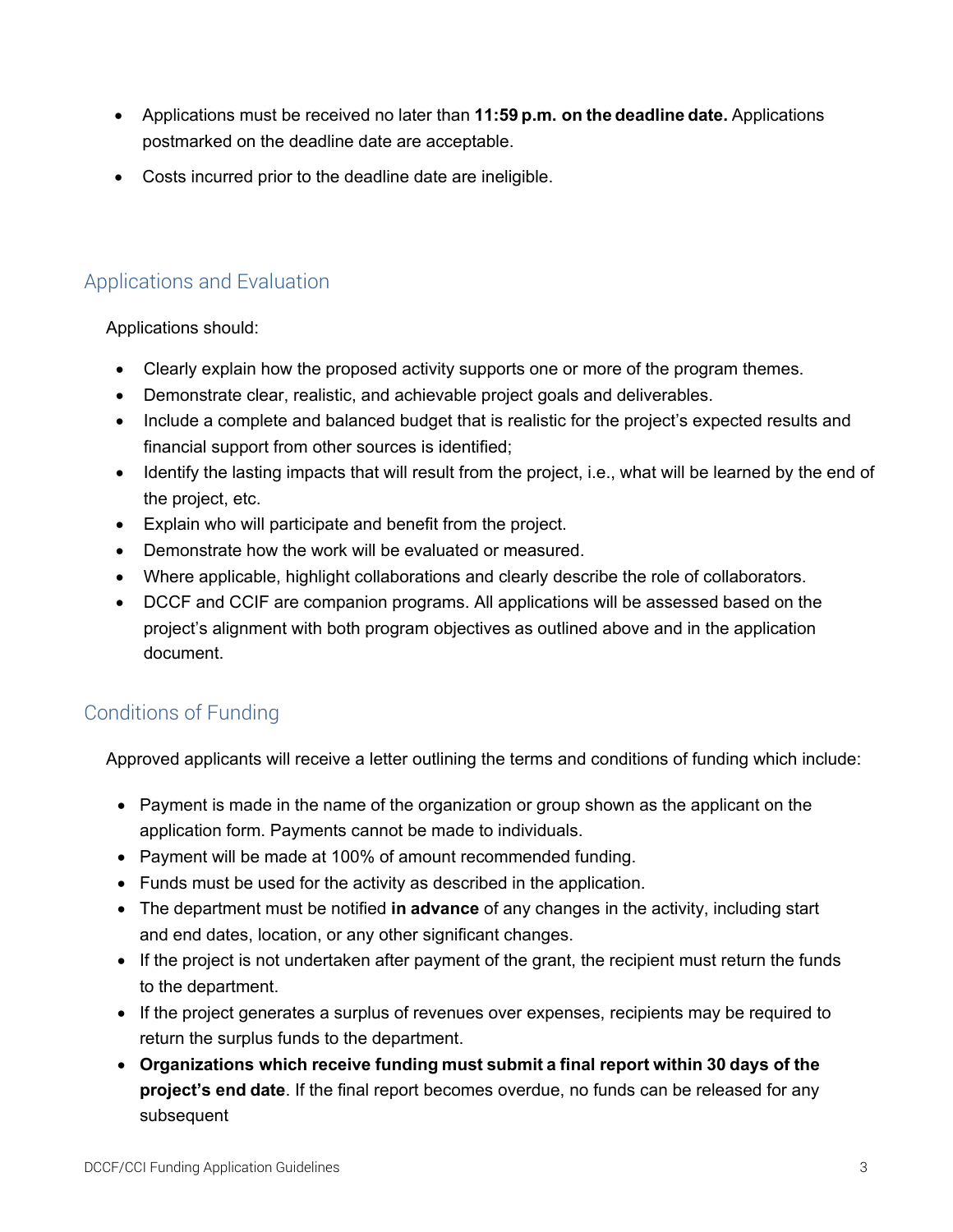grant approved by the department or Arts Nova Scotia's until the overdue report is received.

- The Province of Nova Scotia's and Support4Culture's support must be recognized as outlined in the *Requirements for Acknowledging Funding*. Failure to do so may impact future funding decisions.
- Funding recipients are subject to provincial audit. Please retain all receipts.

## For more information:

Telephone: (902) 424-5793 E-mail: [CommunitiesNS@novascotia.ca](mailto:CommunitiesNS@novascotia.ca) Mailing Address: Communities Nova Scotia Unit Department of Communities, Culture Tourism & Heritage PO BOX 456, STN Central 1741 Brunswick Street, 3rd Floor Halifax, NS B3J 2R5

Fax: (902) 424-0710

## Does your project need volunteers?

Volunteer NS is a province-wide service that connects people looking for the right volunteer opportunity to non-profit organizations looking for skilled volunteers.

## Visit:<https://www.volunteerns.ca/>

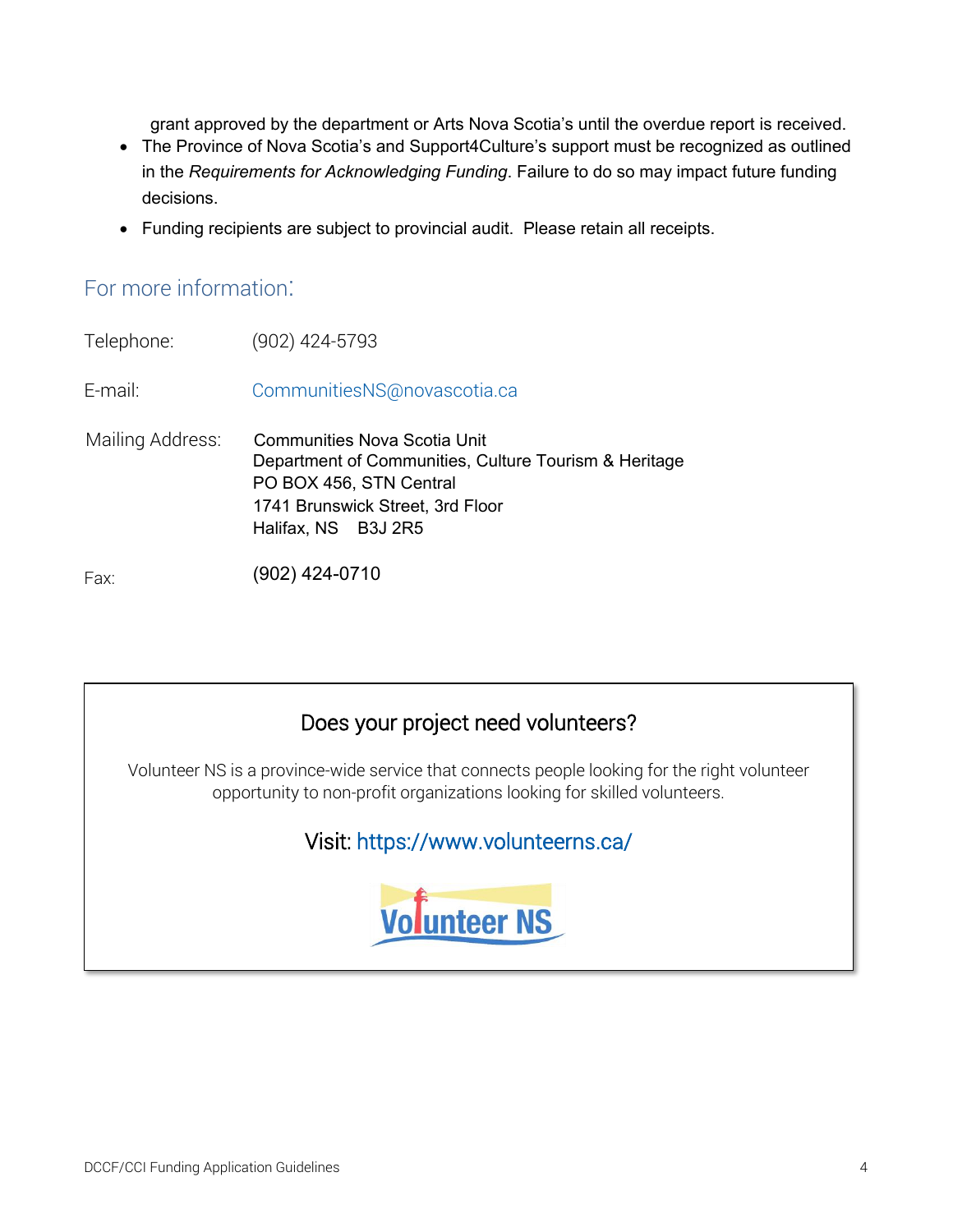# Frequently Asked Questions

### Are public schools eligible to apply?

Applications from public schools *may* be eligible if the project/activity takes place outside of regular school hours and is not part of regular school-based programs.

### Are faith-based organizations eligible to apply?

Yes. Religious and faith-based organizations are eligible for projects which aim to build awareness and understanding. Stand-alone religious practices are not eligible activities.

#### What can work plan look like?

For the purpose of an application, the work plan can be simple. What are the key activities that will be required to carry out your project and what is the tentative timeline? A table format is preferred.

Here is an example:

| Date $(s)$   | <b>Activity and Outcome</b>                        | Who is responsible? |  |
|--------------|----------------------------------------------------|---------------------|--|
| . 5-<br>Sept | Contact and book performers                        | team lead           |  |
| 21           |                                                    |                     |  |
| Oct 2-3      | Venue set up                                       | volunteers          |  |
| Sept 30-     | Social media posts to advertise event and          | communication lead  |  |
| Oct 4        | acknowledge partners and funders.                  |                     |  |
| Oct 20-      | Gather details, write and final report for funders | chair               |  |
| Nov 4        |                                                    |                     |  |

#### Can First Nations apply?

Yes. A Nova Scotia based band, as recognized by the Indian Act, is eligible. Registered nonprofit Indigenous organizations are also eligible.

### What is a traditionally marginalized community?

Broadly, a traditionally marginalized community is a group of people who have historically faced oppression and systemic discrimination based on where they live and interact and/or their culture, language, experiences or common interests/shared goals.

### What is a cultural identity?

Cultural identity is the identity or feeling of belonging to a group or community that share common experiences that shape the way its members understand the world. It is part of a person's self